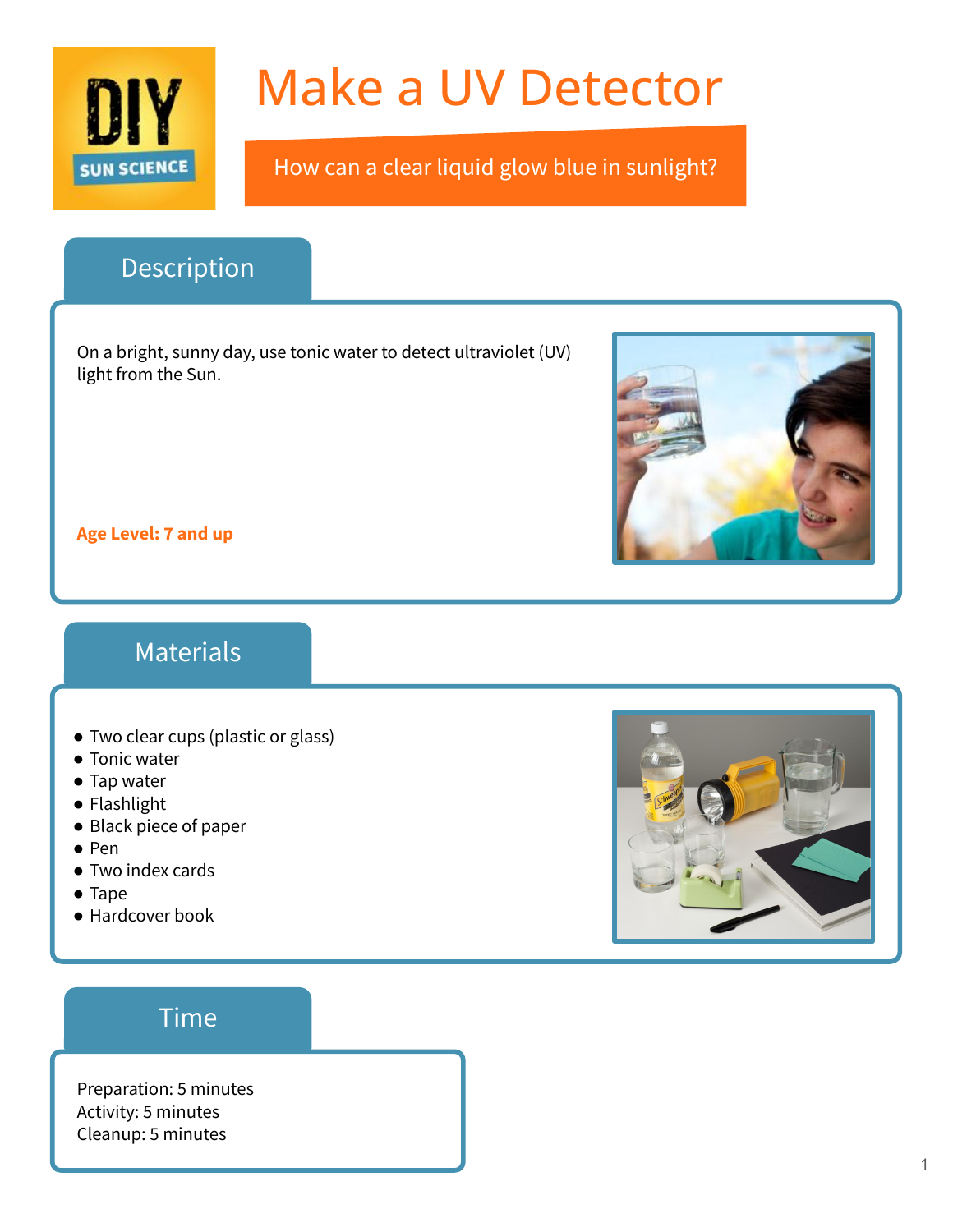## **Step 1**

Use your pen and paper to make two signs: "Tonic Water" and "Tap Water." Tape these signs next to each other at the top of the sheet of black paper, and tape the black paper to a hardcover book. Place one cup under each sign.

## **Step 2**

Fill each cup to the brim with the kind of water noted on the label. While you're indoors, shine a bright flashlight at both full cups. Do you see any color difference between the cups?

## **Step 3**

Bring your black piece of paper outside, in full sunlight. Prop up the book so that the paper is vertical. Place the two cups in front of the paper. Now what colors are the two liquids?





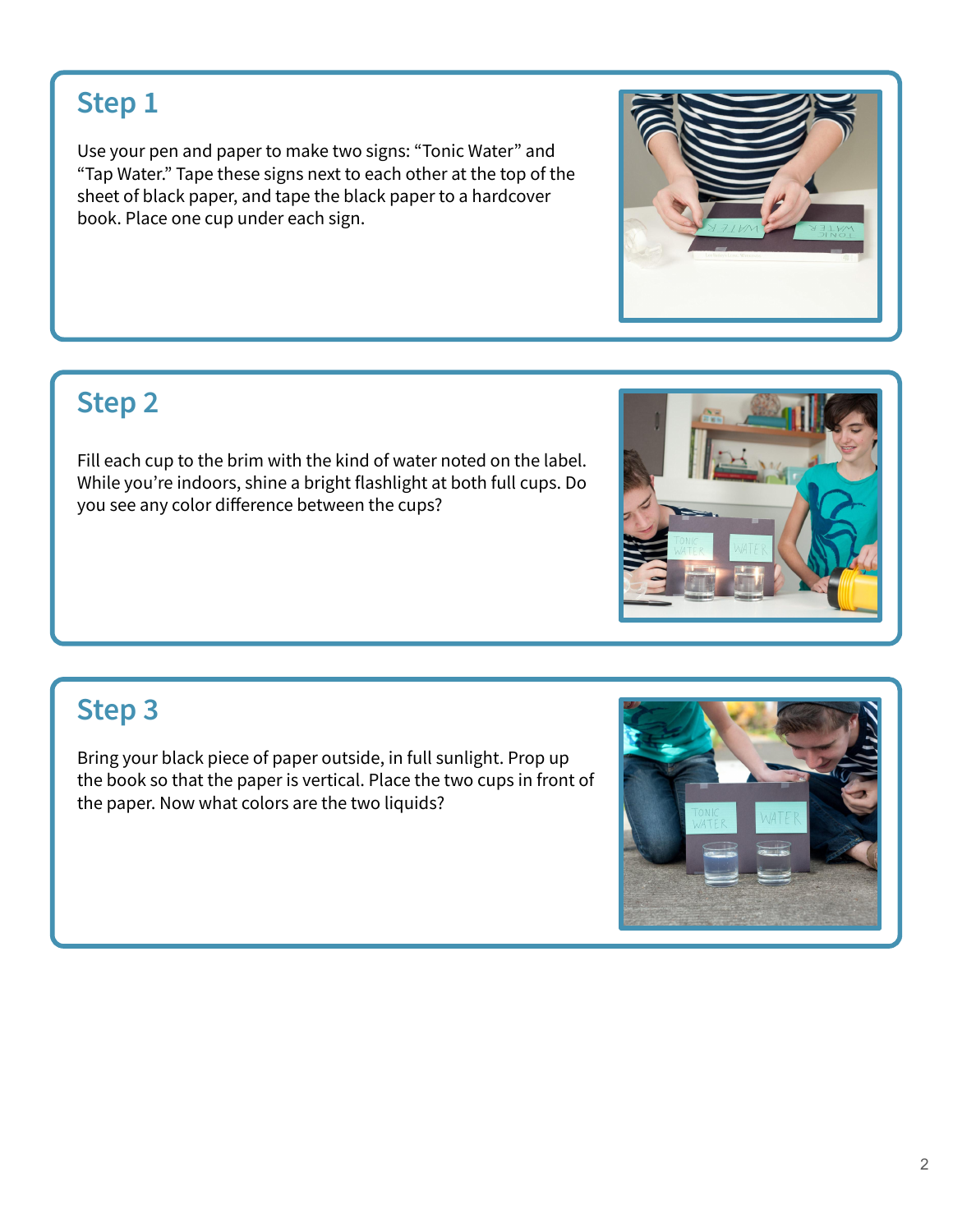# **What's Going On?**

"We can see visible light emitted by the Sun. The Sun also emits light we can't see, including ultraviolet light. Quinine is a substance found in tonic water that is sensitive to ultraviolet light and can absorb ultraviolet light we can't see and then re-emit visible blue light we can see. This process of converting ultraviolet into visible light is called fluorescence.

When you shined a flashlight at the cups of water indoors, the tonic water did not fluoresce and glow blue. That's because flashlights and everyday household lights do not emit a significant amount of ultraviolet light."

## **Examples of fluorescence**

Fluorescence is also common in rocks and minerals. This image shows mineral specimens that are fluorescing. Some minerals appear a different color than others because of the different fluorescent elements present in each mineral.